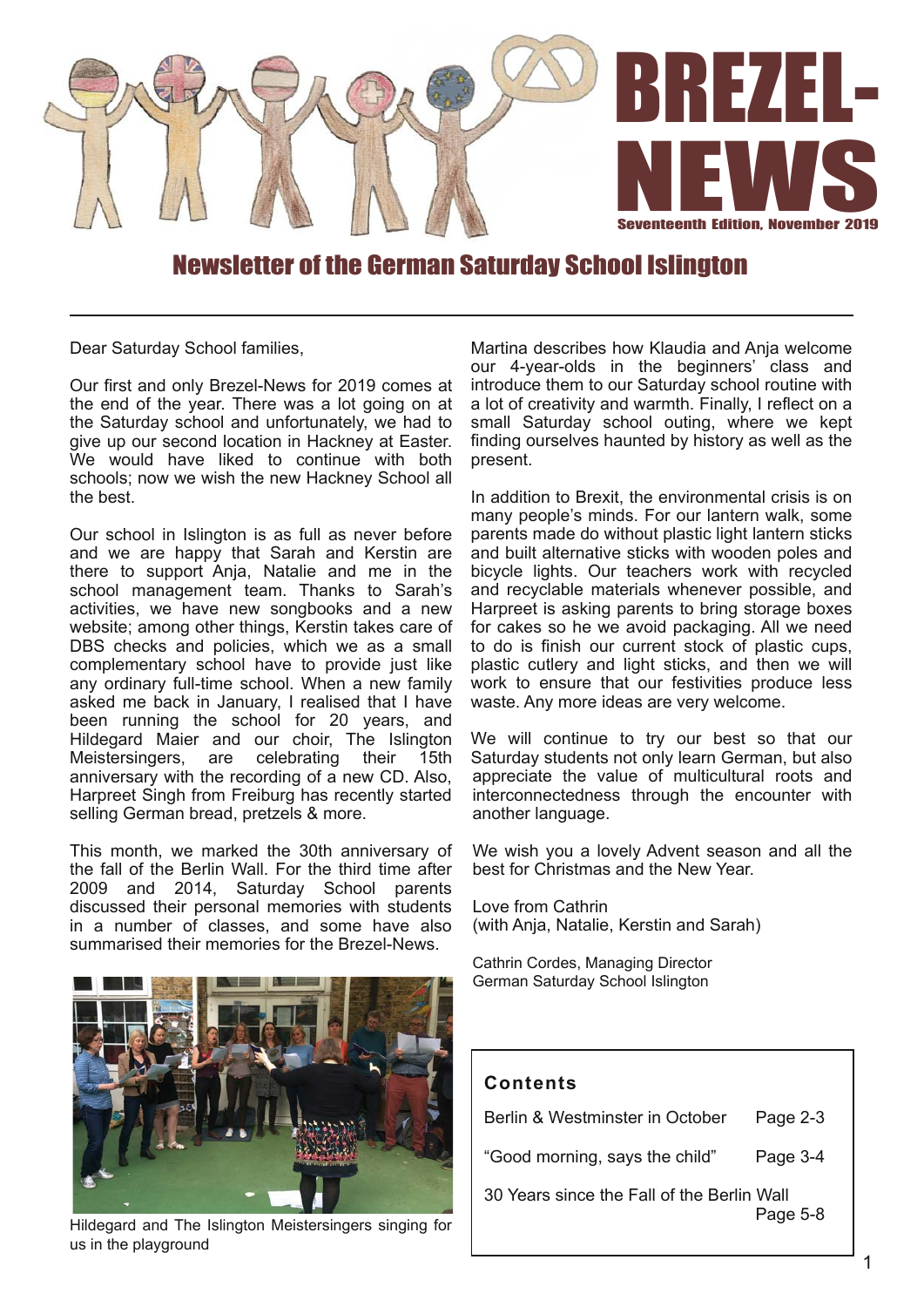# **Love le t ters across the Berlin Wall** A disquieting Westminster night out in October

"I have just sent you an invitation to an exhibition about the Berlin Wall. The story of how my family fled from Dresden in the 1950s is included. Would you like to come to the opening with me?"

So, Anja and I joined Tina in Europe House at Smith Square in Westminster in the evening of Tuesday October 15th. I have been to Europe House for various events in the past. It has been the head office of the UK Representation of the European Commission in London. Entering the building, it was obvious that they are scaling down. We were of course supposed to "leave Europe" on October 31st, or otherwise our Prime Minister would possibly die in a ditch.

Tina was already there when Anja and I arrived. We were pleased when Katharina, our GCSE teacher, turned up as well.

"Of course, I had to come. After all, I grew up in East Germany, in Gera in Thuringia." We were surprised as we thought Katharina was from Cologne and has her authentic carnival spirit to prove it.



**32 Smith Square SW1P 3EU, London** 

**17 Bloomsbury Square WC1A 2NJ, London** 

"My parents were getting ready to flee the GDR once the Hungarian-Austrian border had opened in 1989. After the Wall came down, we were able to leave officially in February 1990", Katharina explained.

In the exhibition we followed the stories of three couples who developed and maintained relationships during the decades of Germany's separation. The dangers and difficulties they had to overcome highlighted the tragedy of being separated by political ideas and power struggles. While we look at the photographs and letters of the three couples, Tina and Katharina shared their personal stories.

We walk off together and venture through the small quiet streets with lovely brick houses just behind Westminster Abbey to get to Parliament Square. These streets feel like idyllic little alleyways from another time and age, with black cast iron fences and well-trimmed flower pots on the window sills. They were dark and deserted in the evening hours and it seemed like the four of us were the only ones there.

Suddenly a black cab drives in and the door of one of the houses in front of us opens. I recognise the distinctive slim figure and old-fashioned dress style of a man who has become a far too familiar public figure for my taste in recent years.

"Do you recognise who that is?" I turned around to the other three and all four of us were stunned. Out of the house walked Jacob Rhys-Mogg, got into the cab and drove off past us.

How bizarre to cone across one of the most prominent faces of Brexit just after remembering the pointlessness of the divisions of Europa in another era. We are celebrating reunification and overcoming bridges and trenches while new ones are being created.

"Did you call him by some nasty names?" one of our partners would ask later on. I thought we should have at least asked him if he wasn't too tired to go out at such a late hour. Afterall, he has been falling asleep on the benches in the House of Commons.

We were polite and left him in peace, staggering on towards Westminster Abbey. Parliament Square looked like it was being prepared for a battleground. Barricades had been put up and police in yellow vests were everywhere. The street between Westminster Abbey and the Houses of Parliament was protected with temporary tollgates and police were controlling access. Another huge Anti-Brexit demonstrations was planned for the following Saturday and the debates in Parliament were getting hotter and hotter.

It was a wet and rainy evening and among the barricades and police we only saw a lonesome older couple demonstrating with large banners: "Give us our Brexit now." We reached the corner where Winston Churchill is looking towards Parliament form his pedestal. "If Europe were once united in the sharing of its common inheritance there would be no limit to the happiness, prosperity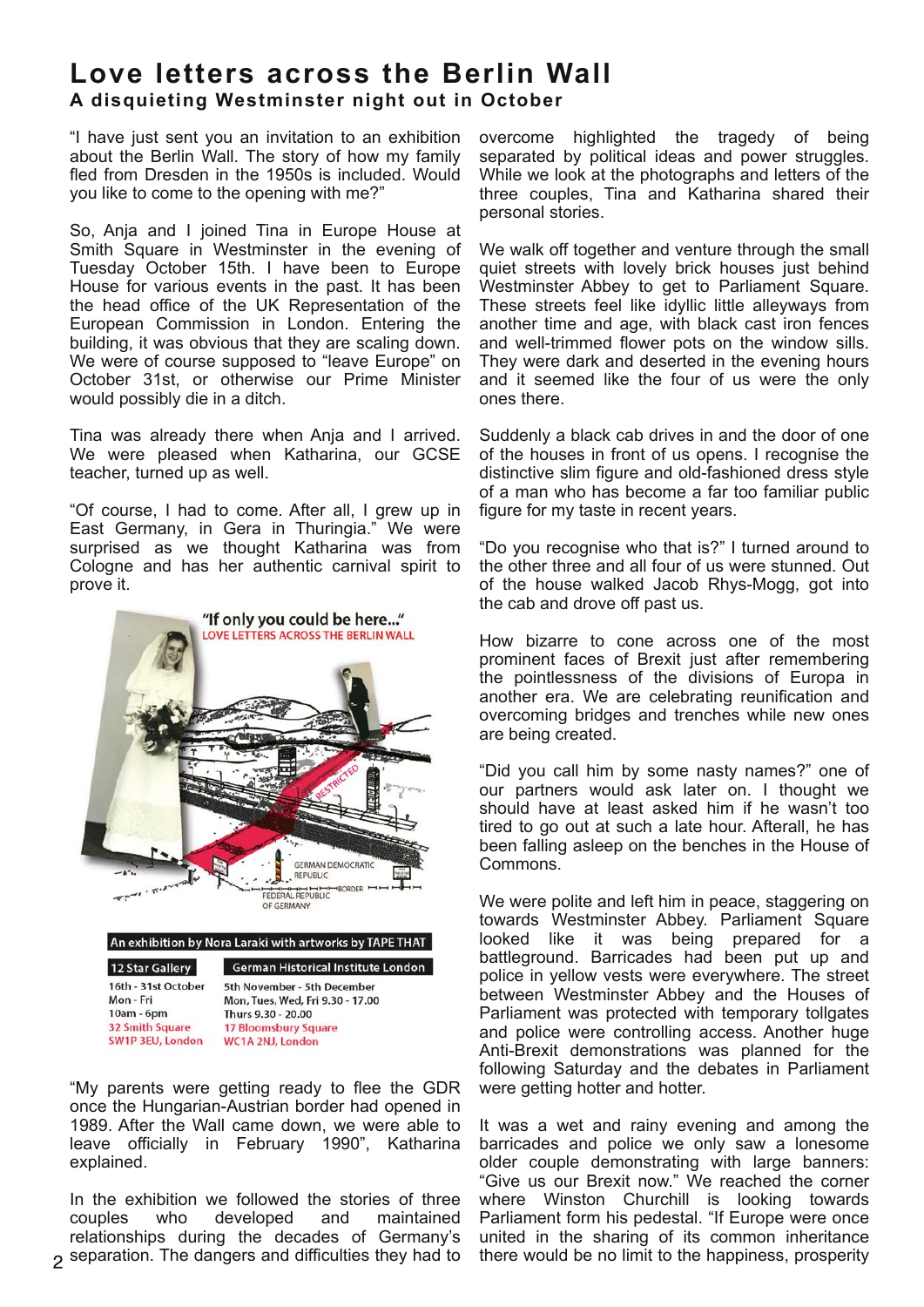

Katharina, Tina, Cathrin and Anja at Drayton Park

and glory which its 300 million or 400 million people would enjoy," he said after the horrors of World War II.

We venture along Whitehall towards Trafalgar Square where we were hoping to have a drink in a pub. We walked by Downing Street and came across more and more police and massive trucks with ever more barricades. Just after passing Horse Guard Parade we noticed "The Clarence", a surprisingly cosy looking pub, on our right. Through the paned Georgian windows, we spot an empty table for four and decide to go in. We order Gin & Tonics and notice the stream of young people in hippielike clothes coming in. We realise they are some of the Extinction Rebellion protestors coming in for drinks and hot meals and obviously enjoying a bit of shelter from the cold and wet night. The day before the police had banned their demonstrations from all over London and cleared protesters from Trafalgar Square.

Anja and I had walked around the movement's camp at Trafalgar Square a few days before. We were impressed about the serene atmosphere of the camp and the impressive organisation. We noticed the many older people well over 60 who had joined the movement to warn about the climate emergency. We felt uneasiness about how serious the problem is, how long we have known and how little the world in general is prepared to act.

Suddenly Tina recognised one of the protesters in the pub. "Isn't that one Carola Rackete?" Carola Rackete is the young German ship captain who came to fame in June when she docked a migrant rescue ship without authorization in the port of Lampedusa, Italy, to save the despairing refuges on board. Migration, another global problem. Now she had joined the Extinction Rebellion movement and held one of the main speeches in Berlin just a few days ago. Was it really her?

We spied over to her and found her picture on our mobiles. Definitely her. "I hope you clapped for her?" another friend commented.

By Cathrin Cordes November 2019

## **"Good morning, says the child"** The beginners' class at Saturday School

"Good morning says the sun, good morning says the wind ..." Saturday mornings are particularly busy in the right-hand corner at the end of the hall. Parents deliver our youngest students to their classroom, where Klaudia and Anja welcome them. The lesson always starts with the same ritual: The children sit down together on the carpet and the two teachers encourage them to chat a little about the past week, in German of course. They talk about special experiences at school or at home, or they show something they have brought along. Next follows the popular "Good Morning Song": For the "sun", everyone forms circles with their hands, for the "wind" they blow across the outstretched palms of their hands … and finally Anja and Klaudia point at the children who are the centre of attention in this group.

Klaudia and Anja have been with us for 14 and 7 years respectively and work extremely well as a team. They want to introduce the children to Saturday School and to motivate them during these additional lessons on a Saturday morning: Most of our four- to five-year-olds have also just started

reception class in the English fulltime school. "We want the children to be happy to come, even though they may be a bit tired on a Saturday morning," explains Anja. "That's why we make a great effort to offer creative, fun and active lessons. They should laugh a lot and have fun." The main objective of lessons in the beginners' class is to develop the children's vocabulary and to give them confidence in the use of the German language.

At the beginning of the school year, Klaudia and Anja get to know the new children and assess their German language skills. "Some just chatter away, some answer in English, others are quite shy at first," Anja continues. "We want to support the children, to encourage them to turn on their 'German brain' on a Saturday morning. Sooner or later, they all realise that the others in the class are just like them and speak German at home."

It is very rare for a child not to settle and the reason is often that the children do not understand enough German to follow the class discussion and then get bored. In order for the children to integrate well into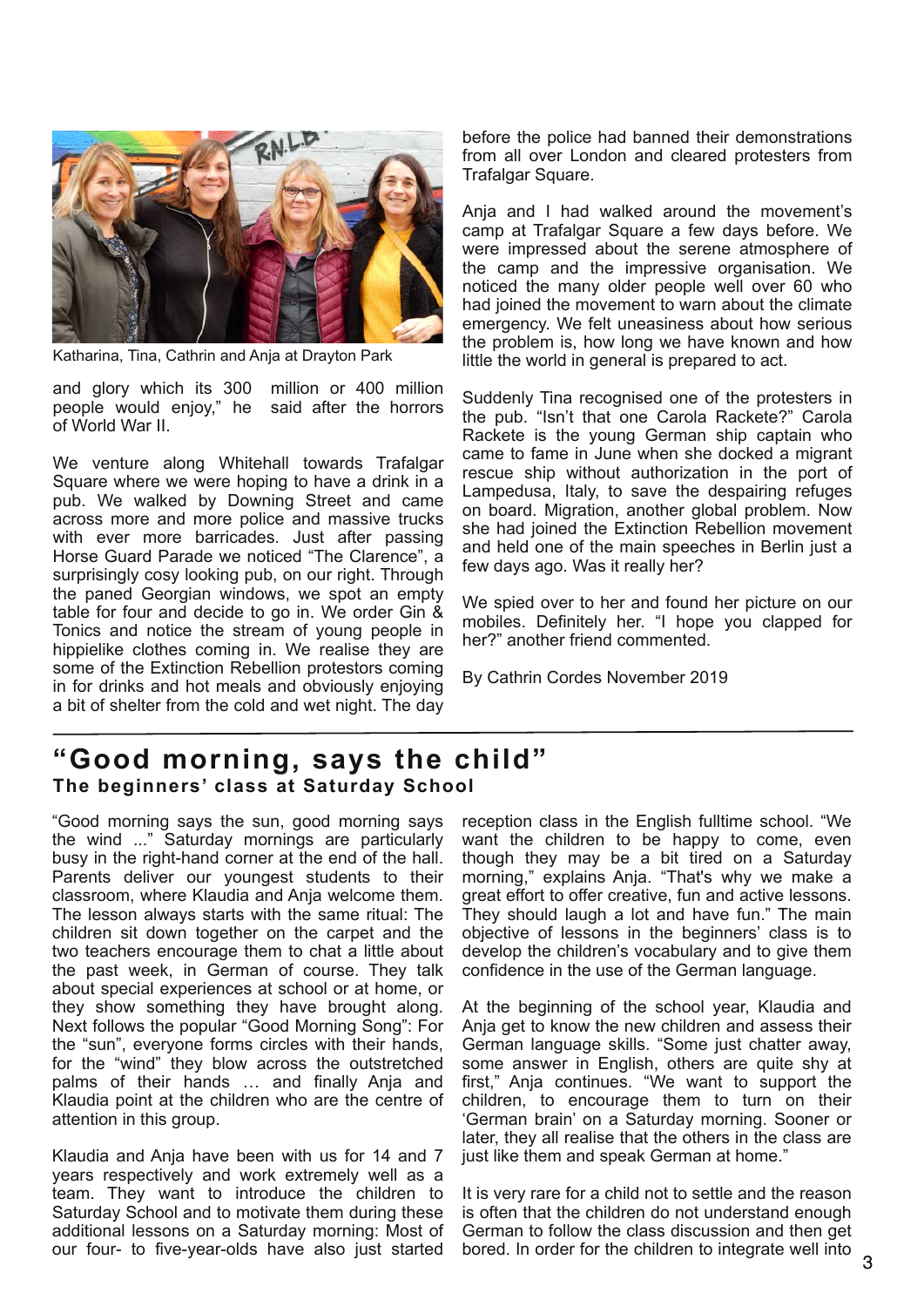

Klaudia and Anja with the beginners' class

the group, it is also important that they attend regularly and preferably on time. Routine and familiarity give the children security. It is even better if the children and their parents join our singing circle in the hall in order to switch to the German environment.

"Many of the children are a bit shy at first and some do not want to let their parents go," says Klaudia. "Then the father or mother can stay in the classroom for the first half of the lesson. But this often causes the child to not participate properly." Some children need a bit more attention from the teachers to help them settle in. They need a special person they trust until they feel comfortable. "Of course, we take good care of these children and support them," adds Anja. "It usually only takes a few weeks, then things click and the child becomes an integral part of the group."

Soon, the children get to know the lesson routine and know what to expect: First the attendance list, an opportunity to wish each other "good morning!" All present are counted jointly by the whole group, several times "to be 100% sure" and to give more than one child the opportunity to count in German. Then the "Good Morning Song" follows.

After that, either Anja or Klaudia read a picture book, whereby it is important that the story is interactive. The children should follow the plot and be able to answer or ask questions themselves. In this way, already familiar German words are activated or new vocabulary is developed. The topics of the books are chosen for the age group, e.g. animals, family, hobbies, colours, fruit, clothing or weather. Following the story, the subject of the picture book is consolidated with a craft activity: The children sit at a large table and each of them paints, cuts and glues, creating, for example, an animal that they later proudly take home.

After the craft acitivity, it's time to play games, with "Bello", "Taler, Taler" or "My right, right place is<br>free" counting amongst the children's firm counting amongst the children's firm favourites. At this stage, the teachers sometimes need to improvise and adapt to the children's mood. "We always have a plan A and a plan B for this part of the lesson," says Anja. "But we also  $\Delta$  take the mood of the children into account. Sometimes they are restless and need to move around a bit, then we choose an appropriate game. On other Saturdays we may do something quieter."

Singing is also an important element of learning German, because singing is fun, especially if the songs are accompanied by fun actions. Even the children who don't speak very much soon try to sing along the German songs. By repeating them over many Saturdays, newly learned words are embedded into their vocabulary for the long term. Hence, concluding the lesson, there is a goinghome song - "Alle Leut", again accompanied by fun actions.

When the children go home on Saturday, we would wish for communication outside the classroom to continue in German, at least with the Germanspeaking part of the family. We cannot stress enough how important it is to speak as much German as possible with the children. Often the children find it easier to respond in English and it is sometimes difficult for German-speaking parents to stick to communicating in German. "We need the parents' help," emphasises Anja. "In those two hours on Saturday mornings we can support, develop, improve and motivate, but we cannot perform miracles."

Anja and Klaudia also recommend a number of useful resources, such as the books by Rotraut Berner, in which there is lots to discover and children can playfully expand their vocabulary. The choice of German-language television in the stations' media libraries - broadcasts, audio stories, podcasts (KIKA.de – "Die Sendung mit der Maus", kinder.wdr.de, zdf.de/kinder, ardmediathek.de fairytale films), films (especially ones the children don't already know in English), books and games is great and should definitely be explored. These resources create new incentives to try and engage with the German language. It's rewarding for the children to be able to unlock great new content with the help of the German language. The more often children communicate, play and learn in German, the greater the likelihood of a successful bilingual education.

By Martina Köpcke



Children from the youngest class during a craft activity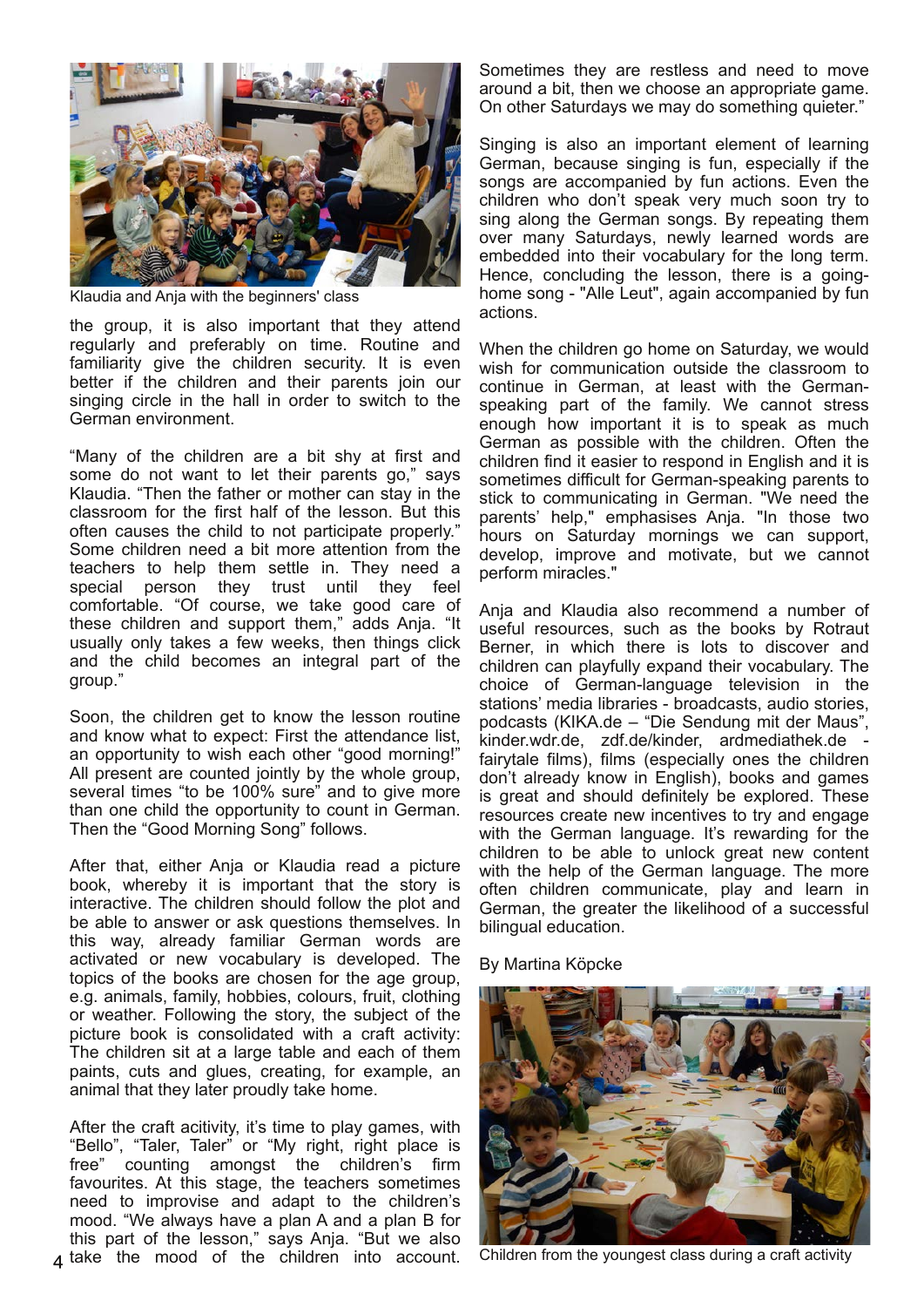## **30 Years since the Fall of the Berlin Wall Sa turday School con temporaries remember**

People celebrating on top of the wall, strangers embracing each other, rattling Trabis rolling westward - these and similar images went around the world in the days following the fall of the Berlin Wall. Just about every German who lived through this time can contribute a personal story about the fall of the Wall. Even 30 years later, you can recall exactly where you were and what you were doing on November 9th, 1989.

After highlighting the anniversaries in 2009 and 2014, we marked the 30th anniversary of the fall of the Wall this year and asked contemporary witnesses among our parents to share their personal memories of this historic event with our children, teenagers and adult learners. Twelve Saturday School parents and a few of our teachers agreed to bring this recent part of German history back to life for our students.



At Singkreis, "our" musician Martina Schwarz kicked off our Berlin-Wall-themed Saturday morning with a rendition of the famous Marlene-Dietrich song "Ich hab noch einen Koffer in Berlin" and many parents joined in

### **Miriam from Mödlareuth in Thuringia was eight years old when the Wall fell**

Mödlareuth is located on the border of Thuringia and Bavaria. The Americans called the village "Little Berlin" because in 1966, a wall with watchtower was erected in the 50-inhabitant village just like in Berlin, separating neighbour from neighbour.

"Life in the divided village was normal for me. I was not aware that life on our side of the wall was more difficult. It was normal for me that we were only allowed to travel eastward, or that you couldn't buy certain things in the shops. If something special was on sale, people stood in long queues. I remember once we were able to buy peaches and their smell spread through the whole house.

On the 9th of November, when the wall fell, I was

allowed to stay up really late. My aunt, uncle and grandparents came and we followed the events on TV. It was a special evening and we could not believe it: It was the end of the GDR. But after November 9th, life went on as normal for me. We continued at school as normal."

### **Edgar from Dortmund was visiting East-Berlin on November 9th**

"Purely by chance I happened to be visiting (West-) Berlin and just on November 9th I was on a day visit to (East-) Berlin, with the mandatory exchange of 25 West Marks for 25 East Marks. It was strangely quiet and then suddenly very chaotic. My most beautiful memory is the return trip to West Germany the next day, which took 18 hours (for a drive of normally just 5 hours!), as we speculated with strangers on the future, on our car roofs under a starry sky and under a bell of smog. It is another question how long the energy and the optimism lasted in the end, but the moment was great. It was very nice to share some of these memories and also to hear from others where and how they experienced the day. To look back and compare this with the very different revolutions of the last decades is always important to me."

## **Tina's family fled Dresden in 1953**

"To remember the anniversary of the fall of the Berlin Wall initially caused mixed feelings for me: I grew up in Swabia myself, but I can clearly remember the fall of the Berlin Wall and the emotions within my family. My mother fled from Dresden to the West in 1953 with my grandparents. The topic is therefore quite moving for us and I was struggling with my emotions, especially in the first class I attended.

My mother's family owned a dairy factory in Dresden. The company was originally founded by my great-great-grandmother as a small milk house in 1890. On March 14th 1953, my grandfather and one of the executives of the company were arrested - allegedly for illegally selling butter, but the real reason was the impending expropriation of the factory. My great-grandfather got wind of the arrests - he and my great-grandma drove to Berlin immediately, left the car in the woods and escaped across the 'green border'. My grandma took her three children (my mother was 8 at the time, her siblings 10 and 11), put some money in her shoes and took the train to Berlin, where fortunately they met up with my great-grandparents.

My grandfather was eventually released from prison on June 16th 1953. A ruling dated June 25th confirms that the case against my grandfather was dropped because 'the perpetrator's culpability was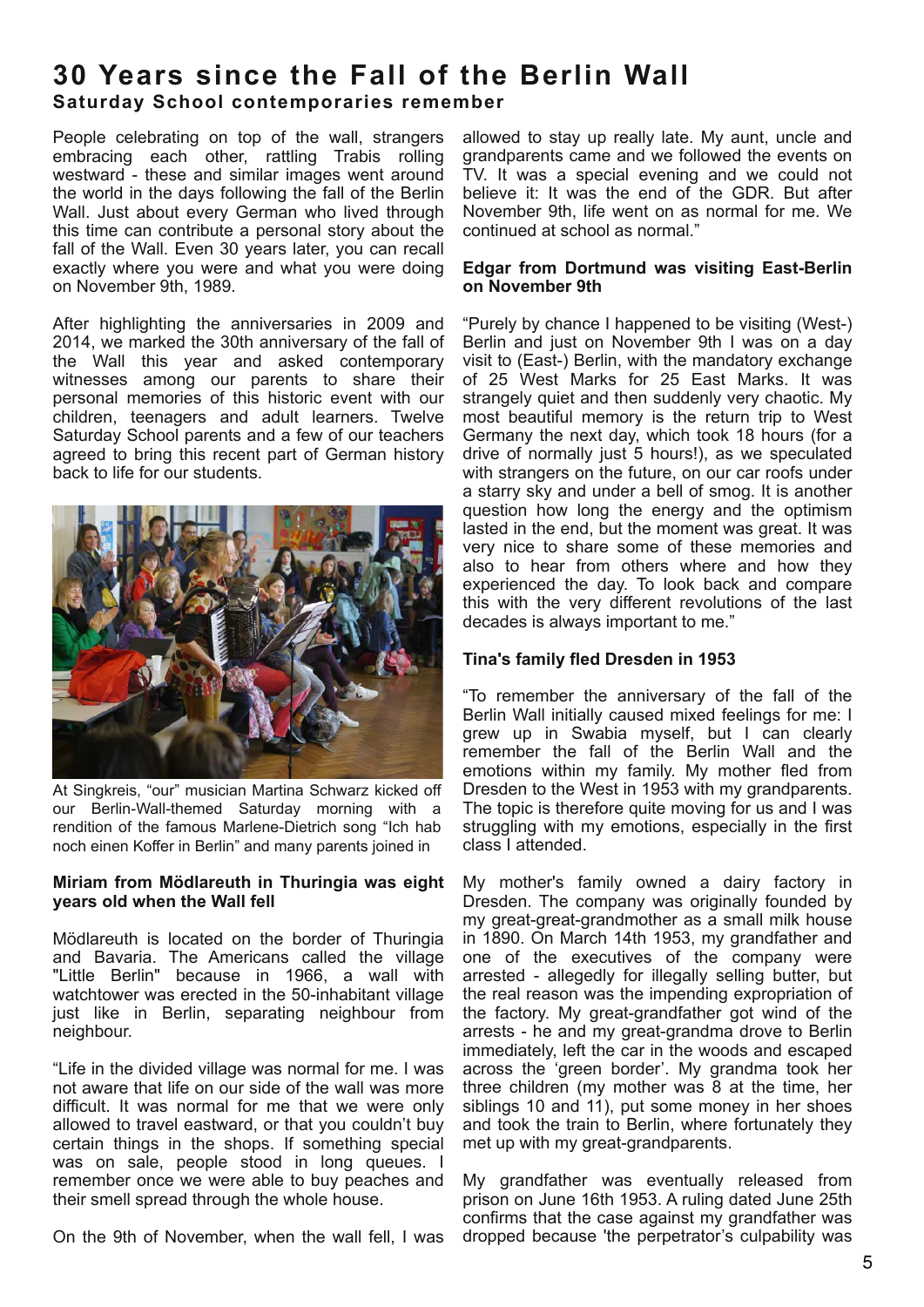minor and the impact of the offense insignificant'. The family met up again in Berlin. Of course, all letters sent to him in prison had been read and my grandma could not tell my granddad where they were in writing. She therefore took a picture in front of the 'Hotel Savoy'. My granddad thus knew that the family had arrived safely in Berlin and where he could find them.

Many difficult years followed with the family working on a fresh start in the west. My greatgrandfather managed to found the 'Milchhaus Rotkäppchen' in Wesel, which was later continued by my uncle. My granddad never properly settled and ended up suffering from alcoholism. My mother and her siblings fought long and hard for the return of their property, but only managed to recover a small part of the family's assets. Yet, the day of reunification was one of the most moving days for my family and this unexpected twist of history was one of the best of post-war history."



Hinnerk from West Berlin remembered a certain uneasiness that the Russians might come in with tanks after all, while Melanie, our teacher from East Berlin, recalled that they were worried that if this turned ugly US President Reagan might push the red button for atomic bombs to target Berlin

### **Martina lived in Paris in November 89**

At the time of the fall of the wall I lived in Paris. I was at home in my little apartment. Of course, I followed the events in Germany with great excitement. I did not have a TV and listened to the radio a lot, including on the evening of the November 9th. My French was pretty good and I thought I heard that the Berlin Wall had been opened. I could hardly believe my ears and thought that I might have misunderstood. To clear up any misunderstandings, I called my old school friend Dorothea, who worked as a journalist in Berlin at the time. She was bound to know, after all she was perfectly placed in Berlin! I had not expected to even reach her on the landline - mobile phones did of course not exist yet - but she was on the line

and when I asked what was happening with the Wall, if it was true that it was open, she just said 'nonsense!' Apparently, she had just been there and nothing at all would be happening for the time being. I must have misunderstood and she was going to bed now... Well, I thought, my French still leaves much to be desired. But no: The next day Dorothea phoned me and ruefully reported that I had been the first to inform her about the fall of the Wall, all the way from Paris, while she herself lived only 200 metres from the Wall.

### **Sylvia from Stuttgart**

I really enjoyed remembering the fall of the Berlin Wall in Saturday School. At the time, I had just started at university in Stuttgart. A few students had organised a Spanish evening course, which also took place on November 9th, 1989. Suddenly we had to turn up the radio: The Wall in Berlin had been opened! We knew immediately that this was a historic moment. Shall we go? Sure, of course! What are we waiting for? We packed a few things that same night and drove off.

There was a huge traffic jam on the motorway across the GDR, but we eventually arrived in Berlin the following morning and quickly made our way to the Wall. Many young people had gathered there and the atmosphere was positive and full of excitement. No one could really believe it, but we all started hacking colourful pieces of concrete off the wall. The beige-brown GDR soldiers did not really know what was happening to them. The Wall was not really open quite yet, controls were still ongoing and somehow the feeling prevailed that maybe it could be closed again rather quickly. All the more reason to celebrate the positive! For New Year's Eve 1989 we drove to Berlin again and now the party was in full swing: No one had succeeded to peacefully open a border before and ironically, the two Germanys had somehow managed it. If that was not a reason to be cheerful and celebrate!

At Saturday School I also reflected a bit on how we experienced a divided Germany as 'Wessis'. I grew up on beautiful Lake Constance in what I've come to see as a rather golden age. My family had no relatives or friends in the East. All my knowledge about the GDR was based on what I learnt at school or from the media. In 1987 I visited Berlin for the first time, and both the East and the West of Berlin were somehow cool, but also disconnected worlds. To us, the East seemed 'yellowed' and joyless, the West seemed shrill and also a bit broken. However, we young people could not really imagine a reunification - the GDR was a country in its own right and an integral part of the Eastern bloc."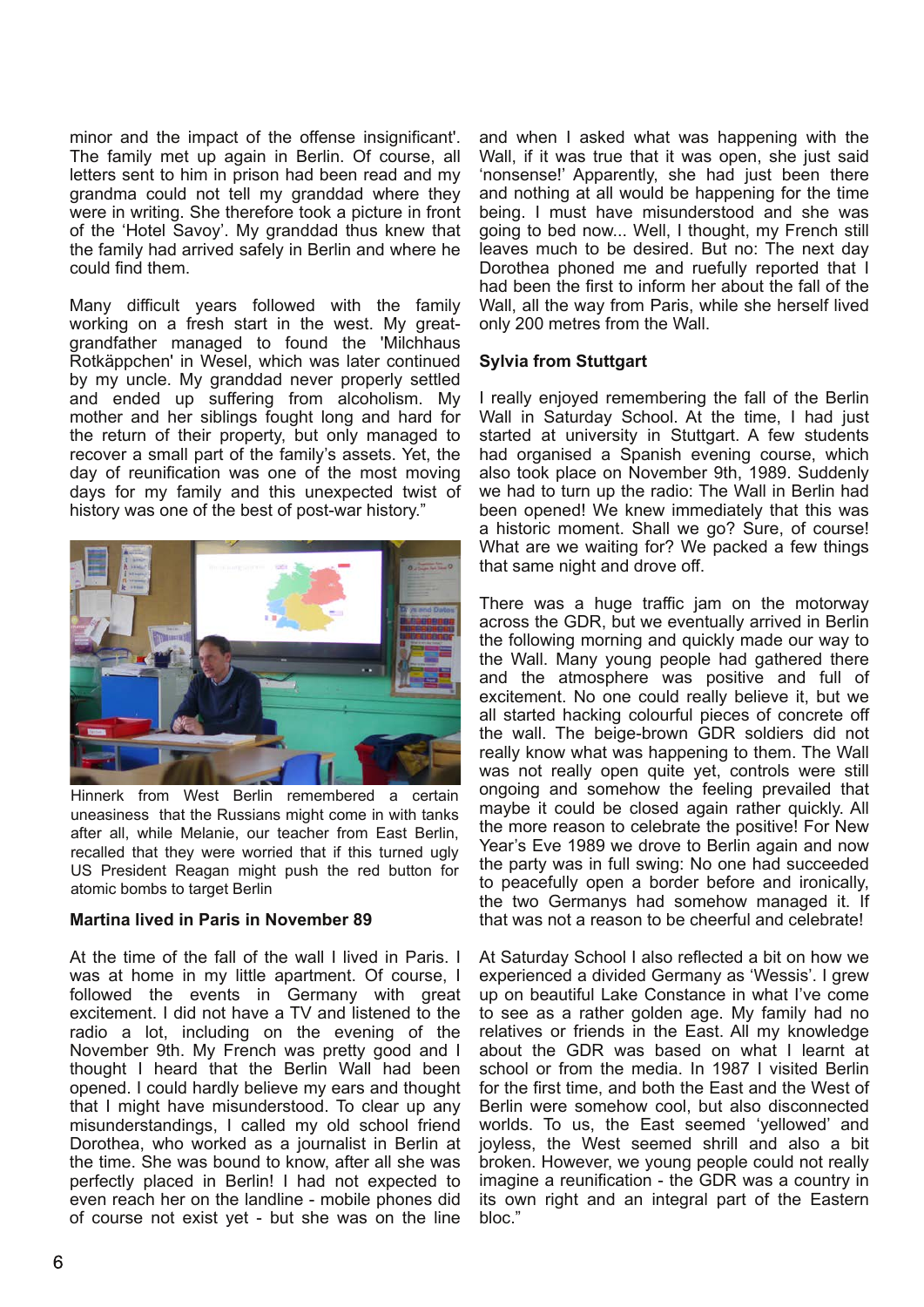

Anneka fom West Berlin came to class with a toy Trabbi and Wall pieces she chopped herself

### **Sylvie was 16 years old and at school in East Berlin**

"For me, the 9th of November was a normal school day in East Berlin. There was no indication that this would change drastically. Of course, we knew that politically there was much in transition and that much of the population was dissatisfied. During the summer holidays, I had been in Hungary with my dad and brother. We saw the pictures of the Hungarian embassy on TV, but luckily we did not go there ourselves to have a look, because I was afraid that my hot-headed brother at the age of 19 would be tempted to join the would-be-emigrants, and who knows when we would have seen each other again.

On November 4th, my father and I joined the huge demonstration on Alexanderplatz, which was attended by 500,000 people. There were many speakers from various civil rights movements. writers and also politicians and Stasi officials who were often booed. We demanded reforms, but it is well known that in everyday life things change only comes about slowly. Then everything happened quite helter-skelter after all.

After hearing the news that the borders were open on the radio on the morning of November 10th, it seemed unclear whether the freedom to travel would be permanent, or whether it was only temporary. As dutiful GDR citizens, we did not dare to skip our work or school, although that would have actually been tolerated. I went to school and we were amazed to learn that our FDJ Council Chair had been the only one of us to drive straight into the western part that morning. She showed up after lunch and gave us a vivid description of all she had experienced, and how she had received 100 DM welcome money and spent 30 DM of it straightaway on a nice pair of green trousers. Well then! After school, my mother and I went to the police station to obtain a six-month travel visa, so

that the new freedom of travel would not immediately be taken away from us again. That's why my mother and I only stepped on West Berlin soil for the first time on Saturday November 11th,<br>at the Chausseestraße border crossing. at the Chausseestraße border crossing. Unfortunately, my dad was on call for work that day and had to wait yet another day.

Trucks awaited us at the border, with packets of coffee and chocolate being distributed to welcome us in the West. I did not feel very comfortable, because our clothes lagged West German fashion by years, and I did not enjoy being recognised as an 'Ossi'. We received the 100 DM welcome money in return for a stamp in our identity cards. I horded it like a treasure and I can absolutely not remember what I ultimately spent it on. What I do remember from this first walk around West Berlin are Beate Uhse shops and casinos – these would have never existed in the socialist state!

The first year after the fall of the Wall was exciting, every weekend we explored sights in the western part of the city. It was tough for my parents' generation. In their mid-forties, they were too young for early retirement and often too old for a completely new start. I, on the other hand, was able to fully enjoy studying in West Berlin, with stays abroad in England and the USA, which is how I ultimately ended up here in London.

### **Ray grew up in Indonesia before finishing school in Wolfsburg**

"The fall of the Wall was viewed through a longdistance lens as well as a microscope. Born and raised in Indonesia, Germany was far away and only occasionally seen through a long-distance lens. East /West issues were something abstract, distant, and difficult to comprehend for a boy growing up in Jakarta. However, our "Heimaturlaub" every two years brought the topic of a divided Germany closer to home. My grandmother's place was only five kilometres from the border. The nightly "Sandmann" program was too compelling to skip and the political tensions were too prevalent to ignore.

As I grew older and eventually ended up at the Gymnasium in Wolfsburg, the long-distance lens turned into a microscope. Frequent trips to East Berlin and a political seminar in the East brought the East-West divide 'up close' as we all grappled with the reality of two Germanys.

To experience the fall of the Berlin Wall from the perspective of a young German standing on the Wall in Berlin, soaking in the atmosphere and hope that the New Year's Eve party in 1989 brought with